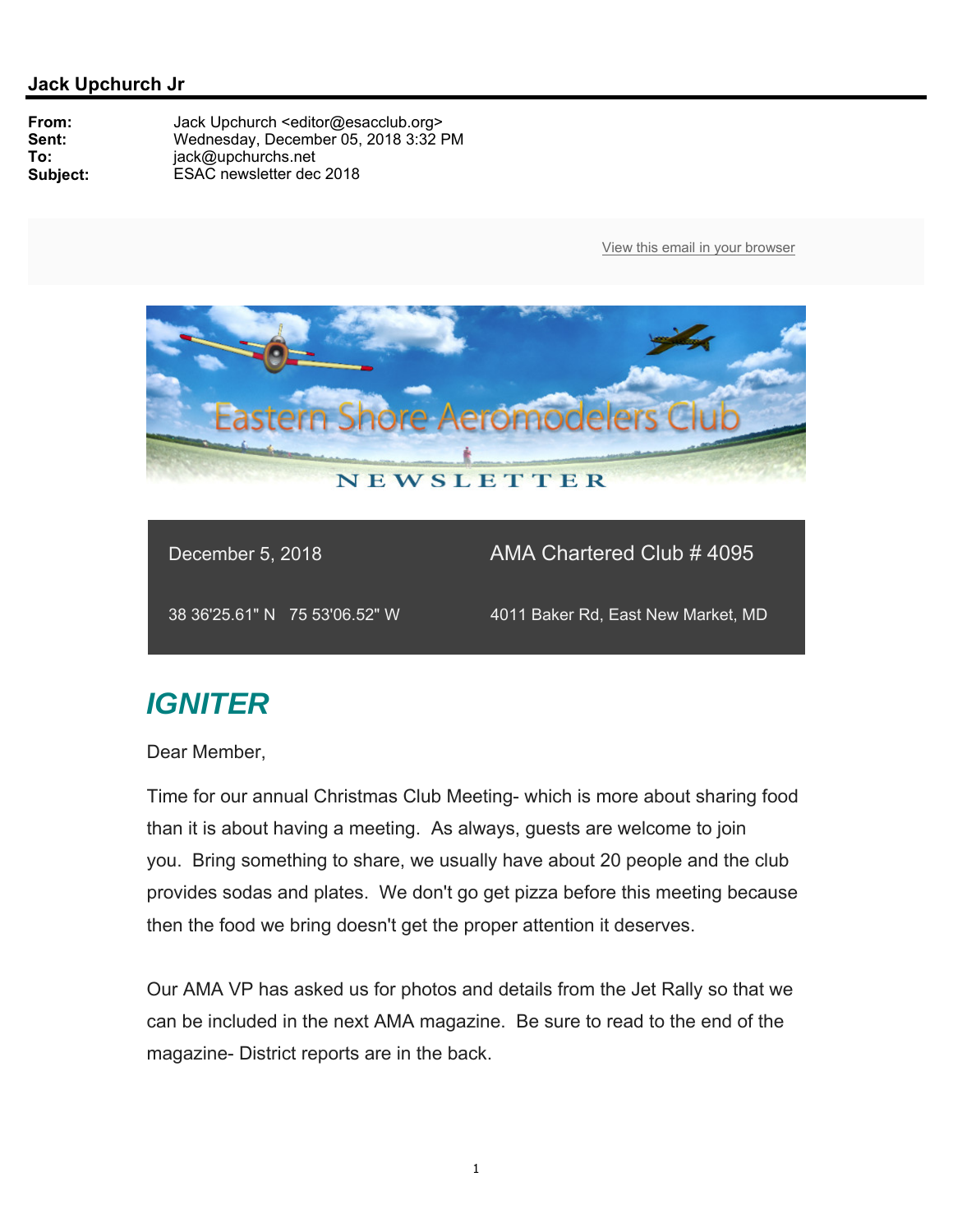I managed to pull some photos together from the past year and will have DVD's for interested members at the meeting. Also, those folks who ordered baseball caps or T-shirts- those are in and Jack Rosemere will have them at the meeting. Bring some cash or your checkbook, since we took names but no money.

Club dues remain the same - \$125 unless \$100 is paid by Jan 31. A renewal membership form is linked here. This new form has Jack's mailing address correct on it for your convenience if you need to mail it in. Please print one out, fill it out and get your money and renewal form to our new Treasurer.

## A Meeting was called to order on . . .

November 14, 2018 at the Field at 7pm with 16 members present. The Treasurer reported \$1,216.98 in checking and \$3,135.78 in savings. Year end rent is coming due, but so are club member renewals. We have lots to spend money on this coming year with the field move, but hoping we have some great events and can keep the cash under control.

Officer slate was put to a vote and received unanimous approval. Outgoing Treasurer was thanked for his contributions to the wellbeing of the club.

New field update was shared with the group. Wood has been cut and the center pavilion design checked with the inspector. We are good to go moving the structure when the time comes. Waiting on grass to grow and the driveway to stabilize and then we can get started with the new structures after the first of the year.

Tentative event schedule for 2019 was reviewed: April 27 Jet Rally; June ?? IMAC; Aug 10-11 Jim Coll and Aug ?? for IMAC.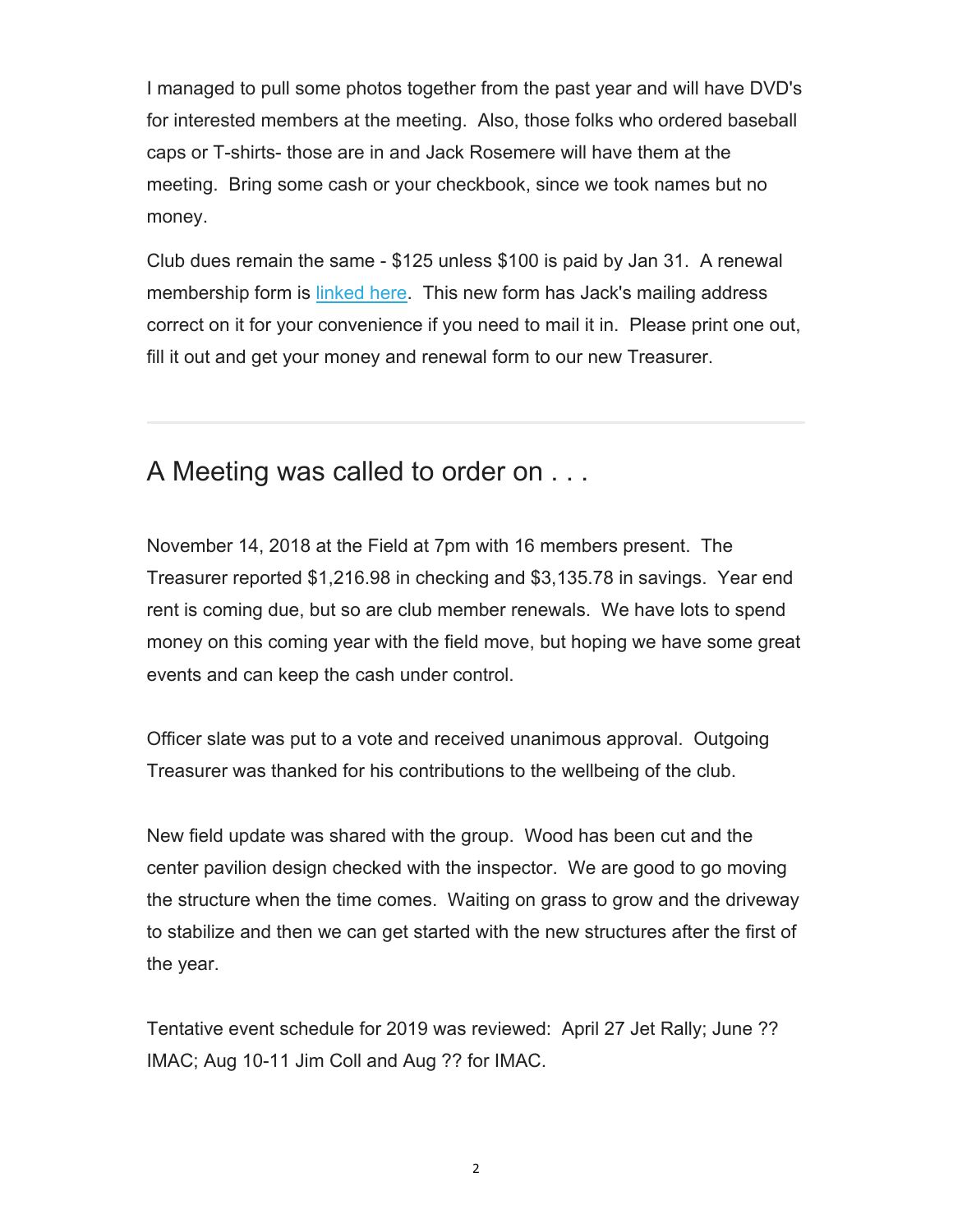There being no further business, the meeting was adjourned at 8:40pm.

## **The Official 2018 Club Calendar- Check the website for more up to the minute schedule changes.**

 2019 calendar items coming soon

 December 12 - Christmas Party Meeting 7pm — at the Train Station - potluck

| <b>Support Our Local</b> |  |
|--------------------------|--|
| <b>Hobby Shops</b>       |  |

John Chapis

**Happy Birthday to You . .** 

**Hobby Stop** 22762 Sussex Hwy Seaford, DE 302-629-3944

## **Hobby Town of Easton** 106 Marlboro Ave Easton, MD 410-822-7800

**.**

Len Serio



**Links** 

AMA Website

AMA - District IV

Know Before You Fly

> FAA- Pilot **Registration**